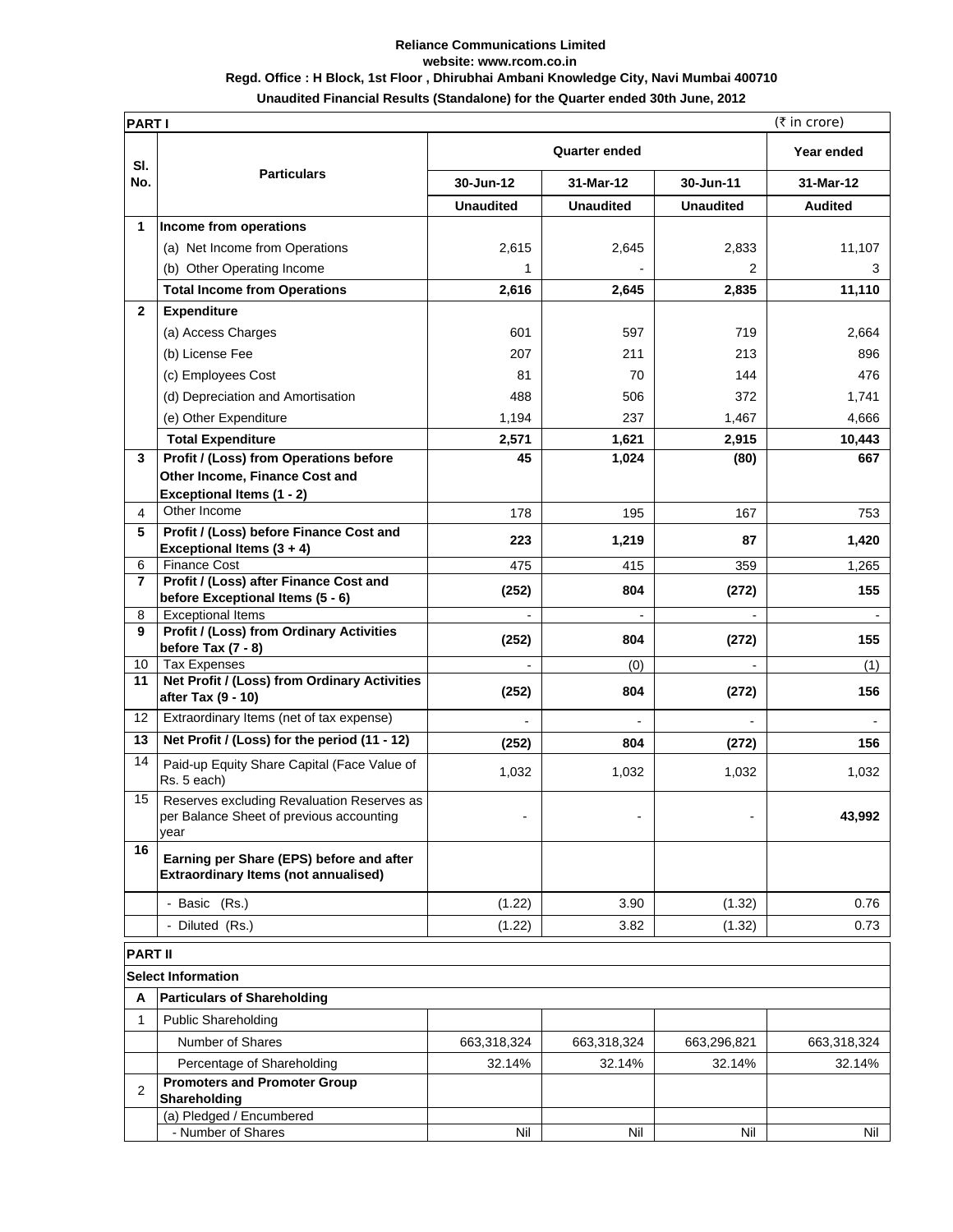| <b>Particulars</b>                                                                              | <b>Quarter ended</b> |               |               | Year ended    |
|-------------------------------------------------------------------------------------------------|----------------------|---------------|---------------|---------------|
|                                                                                                 | 30-Jun-12            | 31-Mar-12     | 30-Jun-11     | 31-Mar-12     |
| - Percentage of Shares (as a % of the total<br>shareholding of promoters and promoter<br>Group) | N.A.                 | N.A.          | N.A.          | N.A.          |
| - Percentage of Shares (as a % of the total<br>share capital of the company)                    | N.A.                 | <b>N.A.</b>   | <b>N.A.</b>   | N.A.          |
| (b) Non-encumbered                                                                              |                      |               |               |               |
| - Number of Shares                                                                              | 1,400,708,557        | 1,400,708,557 | 1,400,730,060 | 1,400,708,557 |
| - Percentage of Shares (as a % of the total<br>shareholding of promoters and promoter<br>Group) | 100.00%              | 100.00%       | 100.00%       | 100.00%       |
| - Percentage of Shares (as a % of the total<br>share capital of the company)                    | 67.86%               | 67.86%        | 67.86%        | 67.86%        |

| . . | <b>ILIVESIVI GUILDIAILILS</b>                  |                         |  |  |
|-----|------------------------------------------------|-------------------------|--|--|
|     | <b>Particulars</b>                             | Quarter ended 30-Jun-12 |  |  |
|     | Pending at the beginning of the quarter        | Nil                     |  |  |
|     | Received during the quarter                    |                         |  |  |
|     | Disposed of during the quarter                 |                         |  |  |
|     | Remaining unresolved at the end of the quarter | Nil                     |  |  |

| (₹ in Crore)<br>Segment wise Revenue, Results and Capital Employed |                                                                     |                      |                  |                  |                |
|--------------------------------------------------------------------|---------------------------------------------------------------------|----------------------|------------------|------------------|----------------|
| SI.<br>No.                                                         | <b>Particulars</b>                                                  | <b>Quarter ended</b> |                  |                  | Year ended     |
|                                                                    |                                                                     | 30-Jun-12            | 31-Mar-12        | 30-Jun-11        | 31-Mar-12      |
|                                                                    |                                                                     | <b>Unaudited</b>     | <b>Unaudited</b> | <b>Unaudited</b> | <b>Audited</b> |
| 1                                                                  | <b>Segment Revenue</b>                                              |                      |                  |                  |                |
|                                                                    | (a) Wireless                                                        | 2,133                | 2,170            | 2.347            | 9,196          |
|                                                                    | (b) GEBU                                                            | 1,087                | 1,100            | 1,258            | 4,857          |
|                                                                    | (c) Others / Unallocated                                            | 178                  | 229              | 167              | 746            |
|                                                                    | <b>Total</b>                                                        | 3,398                | 3,499            | 3,772            | 14,799         |
|                                                                    | Less: Inter segment revenue                                         | (604)                | (659)            | (770)            | (2,936)        |
|                                                                    | <b>Income from Operations</b>                                       | 2,794                | 2,840            | 3,002            | 11,863         |
| 2                                                                  | <b>Segment Results</b>                                              |                      |                  |                  |                |
|                                                                    | Profit / (Loss) before Tax and Finance<br>Charges from each segment |                      |                  |                  |                |
|                                                                    | (a) Wireless                                                        | 192                  | 563              | (27)             | 478            |
|                                                                    | (b) GEBU                                                            | 66                   | 395              | 126              | 748            |
|                                                                    | (c) Others / Unallocated                                            | (35)                 | 261              | (12)             | 194            |
|                                                                    | <b>Total</b>                                                        | 223                  | 1,219            | 87               | 1,420          |
|                                                                    | Less: Finance Cost                                                  | 475                  | 415              | 359              | 1,265          |
|                                                                    | Less: Exceptional Items                                             | $\blacksquare$       | $\blacksquare$   | $\blacksquare$   | $\blacksquare$ |
|                                                                    | Total Profit / (Loss) before Tax                                    | (252)                | 804              | (272)            | 155            |
| 3                                                                  | <b>Capital Employed</b>                                             |                      |                  |                  |                |
|                                                                    | (Segment assets - Segment liabilities)                              |                      |                  |                  |                |
|                                                                    | (a) Wireless                                                        | 30,396               | 31,755           | 31,372           | 31,755         |
|                                                                    | (b) GEBU                                                            | 1,762                | 1.859            | 2,697            | 1,859          |
|                                                                    | (c) Others / Unallocated                                            | 43,792               | 41,376           | 40,547           | 41,376         |
|                                                                    | Total                                                               | 75,950               | 74,990           | 74,616           | 74,990         |